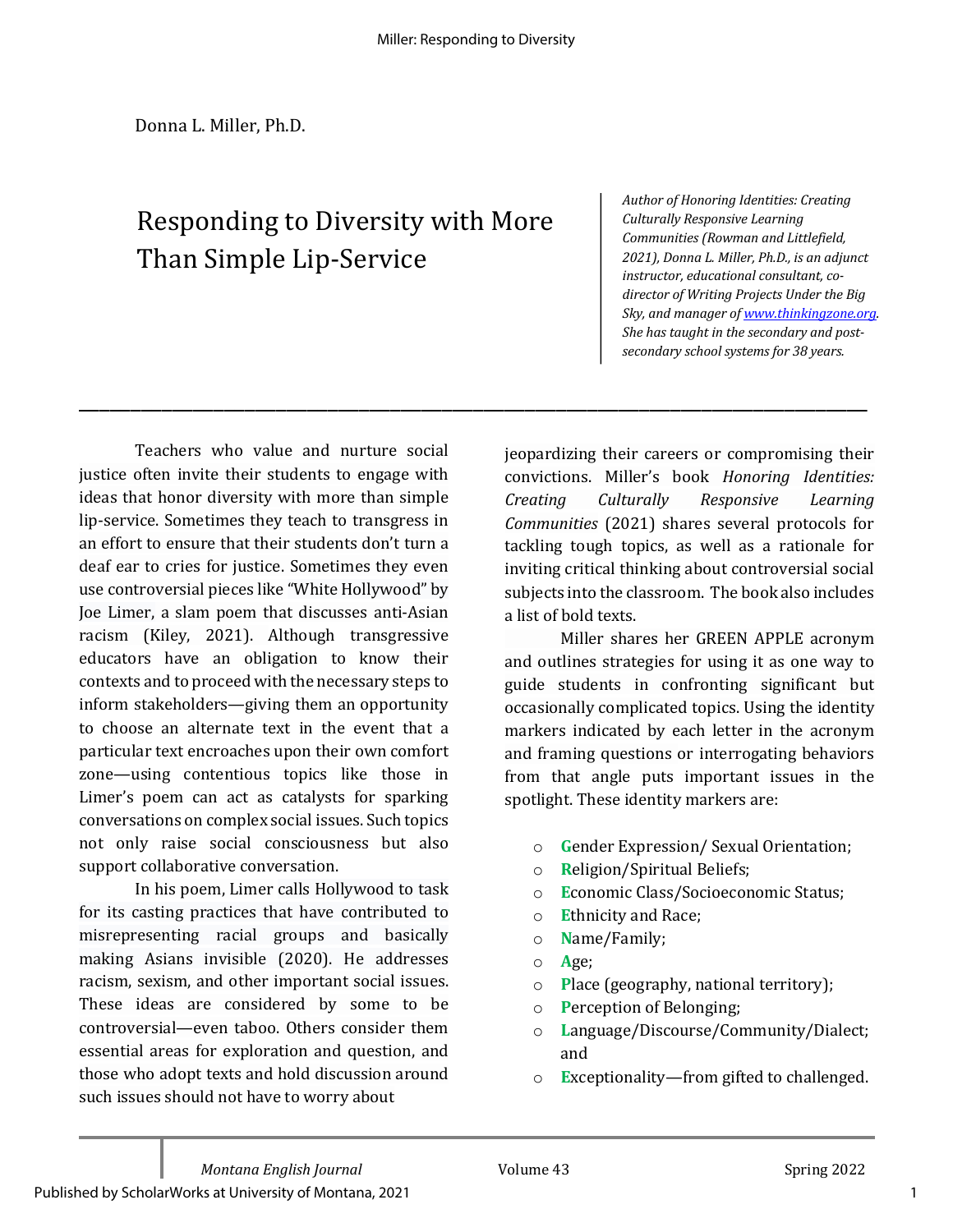Like critical lenses, each letter in the acronym provides a kind of analytical tool that helps readers to "see" differently, illuminating an identity element for closer scrutiny. When we read a text with this kind of "lighting" and follow with questions (See Figure 1), we suddenly see what before was invisible. Although these questions are subject to change—taking on greater specificity as the acronym is applied to a specific text, reading with these aspects in mind focuses one's thinking and might stimulate questions that enable us to see more clearly and completely because they multiply our perspectives.

Applying GREEN APPLE scrutiny to Limer's poem might bring into focus details like those identified in Figure 2. Once gathered, the questioning process can unfold as students determine what these elements mean and why they matter. This meaning-making process will likely lead to deeper discoveries, about the doctrine of Manifest Destiny, for example, and its connection to the history of racism in the United States. Uncovering the purpose of other allusions and decoding the diction adds further enlightenment as we ask questions like: How might the label "model minority" function in society when we peel back the layers of meaning and the implications of such a term?

Because the topics of culture and identity can be both layered and confusing, GREEN APPLE shares ONE way of approaching this complexity. Educators are in a unique position to bring this topic to learners at a time when society gravely needs interventions that promote social justice. Although the GREEN APPLE approach may at first seem oversimplified, the author's intention is to make a convoluted topic more approachable so that we talk about cultural differences more frequently and recognize that the influence of these traits is not fixed or permanent. As students grapple with identity, to deny or exclude any of the GREEN APPLE factors, in effect, erases the unique experiences which shape who we are. When we see culture as a fluid, negotiable, and dynamic

quality and when we nurture and honor identity, we facilitate social justice.

Although Miller's research doesn't explicitly embrace critical race theory (CRT), the questions generated by GREEN APPLE sharpen our cultural lenses so that we are better able to perceive how others might experience the world. In the broadest sense, CRT provides language and concepts with which to analyze and discuss precisely the issues raised by Limer's poem. Such a poem will likely lead to discussions about white supremacy and to scrutiny of Hollywood's treatment and portrayal of Asian American characters. Yes, Limer's language is brutally candid—sometimes even sexually graphic—as Limer's anger surfaces. But it is precisely the kind of text that helps us to examine one form of racism in the United States. It invites conversation about the ways in which the movie industry has contributed to our "understanding" of certain topics and how Hollywood shapes perception.

According to Farag (2021), "CRT seeks to help people learn about and validate experiences of those who've been marginalized and whose perspectives have been ignored by policy makers, judges, educators, and others who hold positions of power in our society" (n.p.). Its intention is not to label any racial or ethnic group as evil nor to assign blame to any one group. Instead, CRT enables students of all races and ethnicities to have informed, productive conversations about the forces that have shaped, and continue to shape, the society in which they live.

Using contentious topics like Limer's poem as catalysts for sparking conversations on complex social issues, we raise social consciousness and support collaborative conversation. Miller's "Chapter Four: Nurturing Social Justice" not only encourages the use of contentious topics as a method for teaching civil discourse and making a difference in the world but offers strategies for hosting those conversations. She claims that "students who experience opportunities to openly discuss what's awry about the society in which they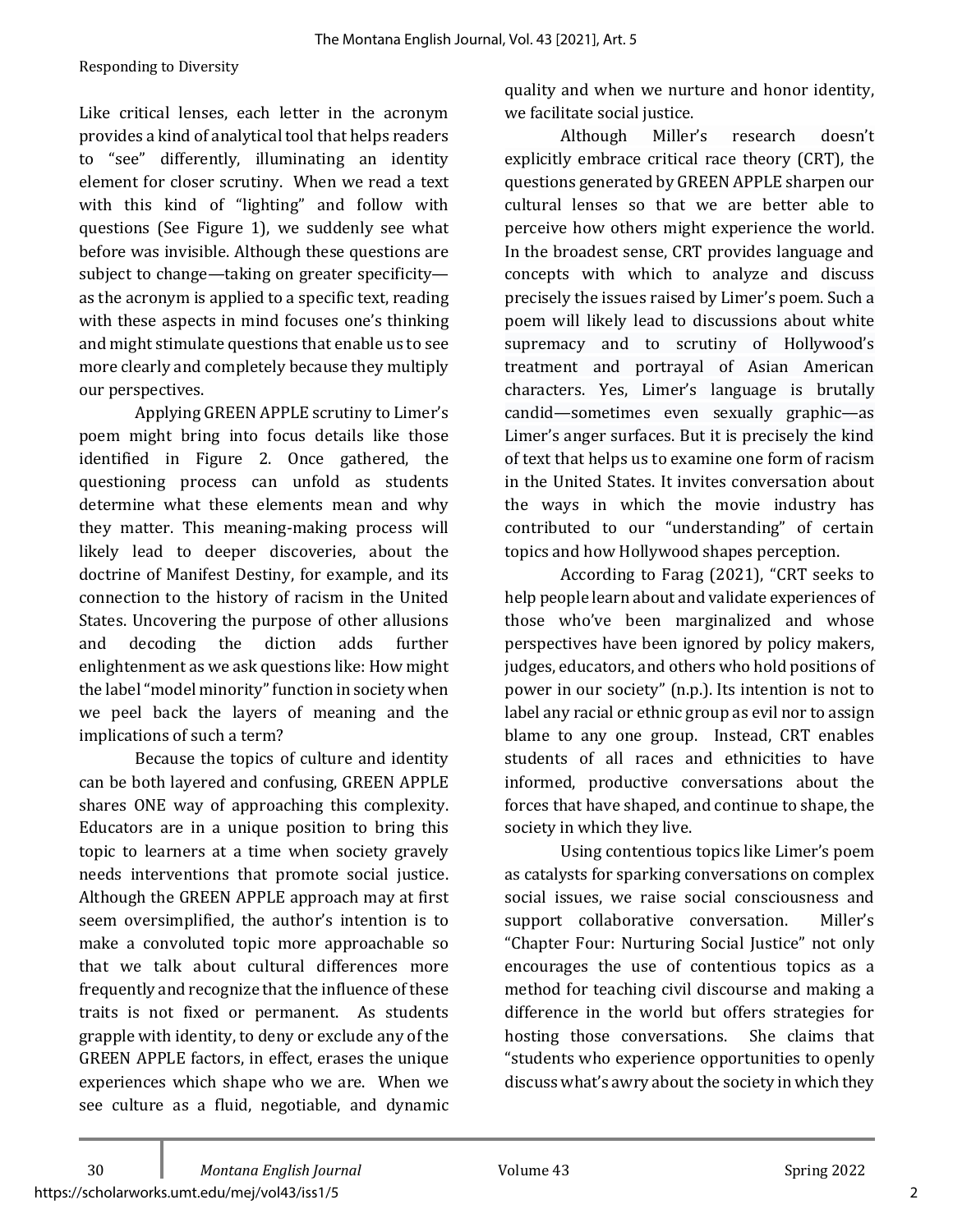#### Responding to Diversity

live, to read a text as social protest literature, or to develop a body of knowledge about contemporary social conditions and to critically examine the culture that created those conditions develop civic awareness, critical thinking skills, and argument literacy"  $(p. 58)$ .

In this skill development work, GREEN APPLE questions provide a training grounds for civil discourse because they enable students to hear diversity of thought and to recognize that their reality, their understanding, their experience is not the only one. They learn to interrogate their biases, to consider alternatives, and to make room for new learning as they struggle against long held assumptions, often planted by misinformed media messages or by parochialism.

With this shared awareness, we are more inclined to empathize than to judge or to hate. We are more inclined to wonder, what would I do if this were happening to me? Questioning opens the door to communication and potentially brings on new forms of knowledge. It is the heart of learning.

Using the GREEN APPLE acronym engages readers in spirited inquiry. A GREEN APPLE discussion not only challenges dominant modes of knowing but facilitates social justice. Reading print and nonprint texts with a GREEN APPLE guide has potential for building the bridges needed for

cultural border crossing while encouraging readers to imagine another way to see.

With these analysis, argument, and public conversation skills, we give students access to forms of intellectual capital that have power in both the corporate and the academic worlds. These skills also provide access for those wishing to enter political and social conversations as they vie for resources or rally to promote positive change. A thinking, democratic populace should possess the skills necessary for interrogating social and political practices and policies.

One of the primary purposes of an education is to nurture curiosity, creativity, and critical thinking. In doing that, educators may start by asking questions about difficult topics. Leading conversations with a GREEN APPLE guide might ensure that the lip-service we perform comes closer to answering questions like that which earned one teacher administrative leave: "How do others experience the world differently than I do?" (Kiley, n.p.). By wrestling with contentious topics, hopefully we won't be guilty of the impediment for which Limer criticizes Hollywood: "You can't hear us unless it's in stereo ... type" (2019).

| Gender Expression/<br>Sexual Orientation: | What gender boundaries, if any, limit, define, or dictate behavior or create<br>conflict in this text? What, if any, gender role expectations does the reader of<br>this text encounter? If gender is a social construct, what other gender<br>definitions exist in the text? Thinking of gender as falling on a spectrum, what<br>feminine, masculine, or gender fluid behaviors define the characters involved<br>in this situation or text? |
|-------------------------------------------|------------------------------------------------------------------------------------------------------------------------------------------------------------------------------------------------------------------------------------------------------------------------------------------------------------------------------------------------------------------------------------------------------------------------------------------------|
| Religion:                                 | Reflect on what you know, have heard, or experienced about church and<br>religion. Explain how your experiences and understandings might compare,<br>contrast, or align with the beliefs exhibited by characters in this text. Beyond<br>organized religions, look for any rituals, ceremonies, and/or beliefs which have<br>potential to affect or influence mind, body, and spirit.                                                          |

## **Figure 1. GREEN APPLE Questions**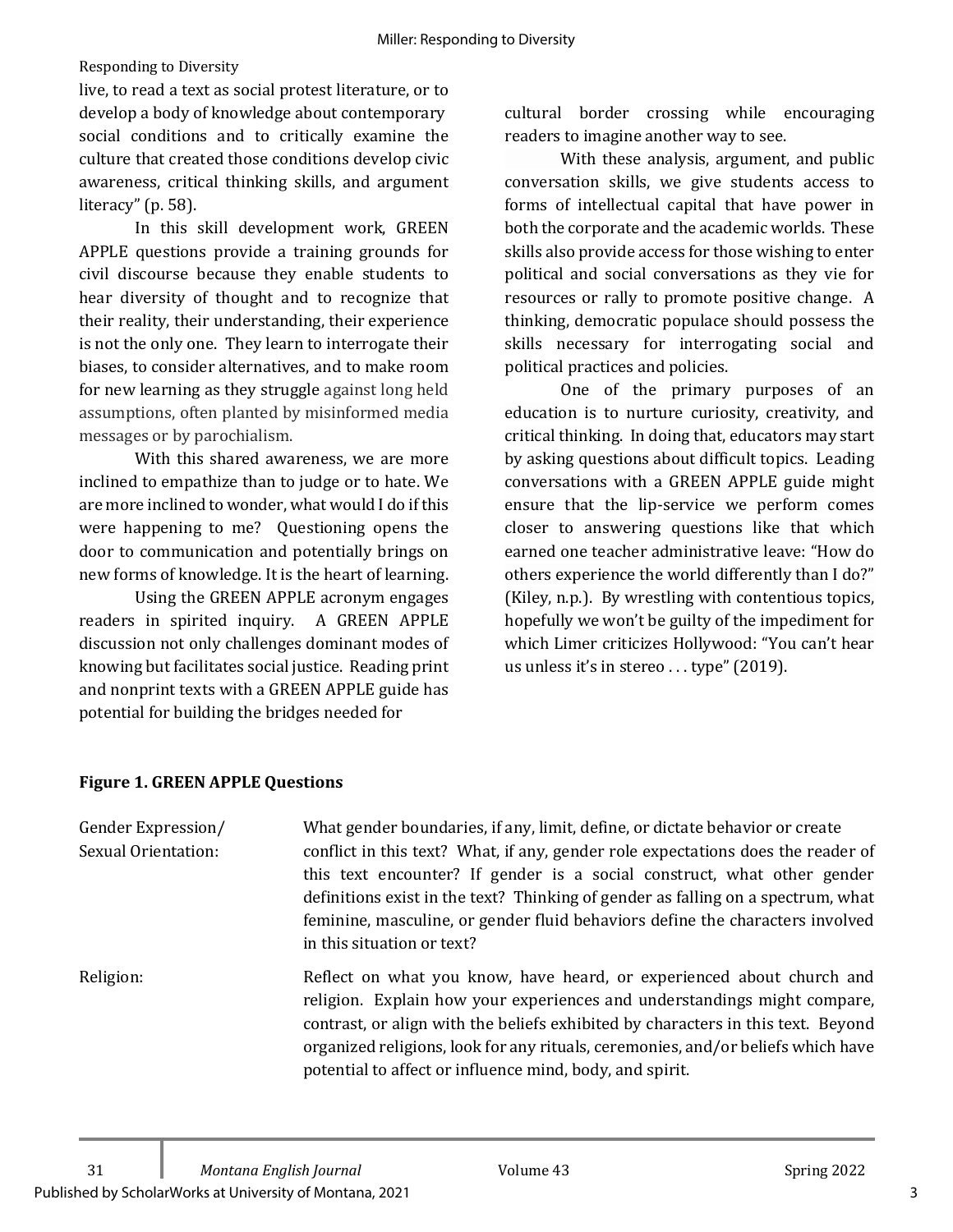|                                         | The Montana English Journal, Vol. 43 [2021], Art. 5                                                                                                                                                                                                                                                                                                                                                                                                                                                                                        |
|-----------------------------------------|--------------------------------------------------------------------------------------------------------------------------------------------------------------------------------------------------------------------------------------------------------------------------------------------------------------------------------------------------------------------------------------------------------------------------------------------------------------------------------------------------------------------------------------------|
| <b>Responding to Diversity</b>          |                                                                                                                                                                                                                                                                                                                                                                                                                                                                                                                                            |
| Ethnicity and Race:                     | Consider how ethnicity shapes one's worldview. What ethnic markers occur in<br>the text-like a reference to ancestry (German, Sioux, etc.)? What purpose do<br>they serve? How do the characters live out the social practices and customs of<br>their ethnic groups? What descriptive details does the author use to indicate<br>the racial identities of the characters? Consider what these details mean and<br>how they do/don't matter. What privileges or challenges, if any, do the<br>characters experience because of their race? |
| Economic Class/<br>Socioeconomic Status | What details in the text or in the context of this situation: give clues about their<br>socioeconomic class to which each character belongs? What conditions account<br>for the class differences in the lives lived by the characters? How might these<br>features privilege or disadvantage the characters? To what degree, if any, do<br>characters exhibit a sense of entitlement? How do these identities compare or<br>contrast with your own socioeconomic status?                                                                  |
| Name/Family:                            | Often imparting status or clout, names can send signals about who we are and<br>where we come from. Do any of the characters have names that allow people to<br>make quick judgments and assumptions about them? Consider whether<br>character or family names carry expectations, reputations, or unearned<br>privileges. What are the characters' reactions to any nicknames?                                                                                                                                                            |
| Age:                                    | How does age help to define and shape the behavior that manifests in any of the<br>text's characters? What limitations, if any, are imposed by age?                                                                                                                                                                                                                                                                                                                                                                                        |
| Place:                                  | How do place and location contribute to and shape character behavior? What<br>limitations, conflicts, restrictions, and/or conveniences result because of place?<br>How has place shaped their identities? How do the characters react to society's<br>expectations for integration?                                                                                                                                                                                                                                                       |
| Perception<br>of Belonging:             | How do characters perceive of themselves? How do they want others to<br>perceive of them? How are they presenting themselves? What efforts, if any, do<br>characters make to fit in, to find their niche? What difference makes the<br>characters feel the most different? Consider the degree to which the characters<br>find personal acceptance or feel accepted by others.                                                                                                                                                             |
|                                         | Some people define themselves as athletes, social justice warriors, theater kids,<br>or Victorian novel readers; how do the characters define themselves in the text<br>you are reading? How do you define yourself? On what do you hang your<br>identity? What identity, if any, do others thrust on you that you resist?                                                                                                                                                                                                                 |
| Language:                               | Because we each belong to a unique discourse community with its own<br>vernacular, what do you notice in the languages that are spoken by the<br>characters? Look for any culturally relevant idioms. Consider the discourse<br>community to which you belong; what vernacular/language is common to you?                                                                                                                                                                                                                                  |
| Exceptionality:                         | Ability falls on a spectrum-from gifted to challenged. What exceptionalities<br>do you observe in the characters? In what ways do these traits impose<br>limitations or enable access? How do labels like normal function in society?                                                                                                                                                                                                                                                                                                      |